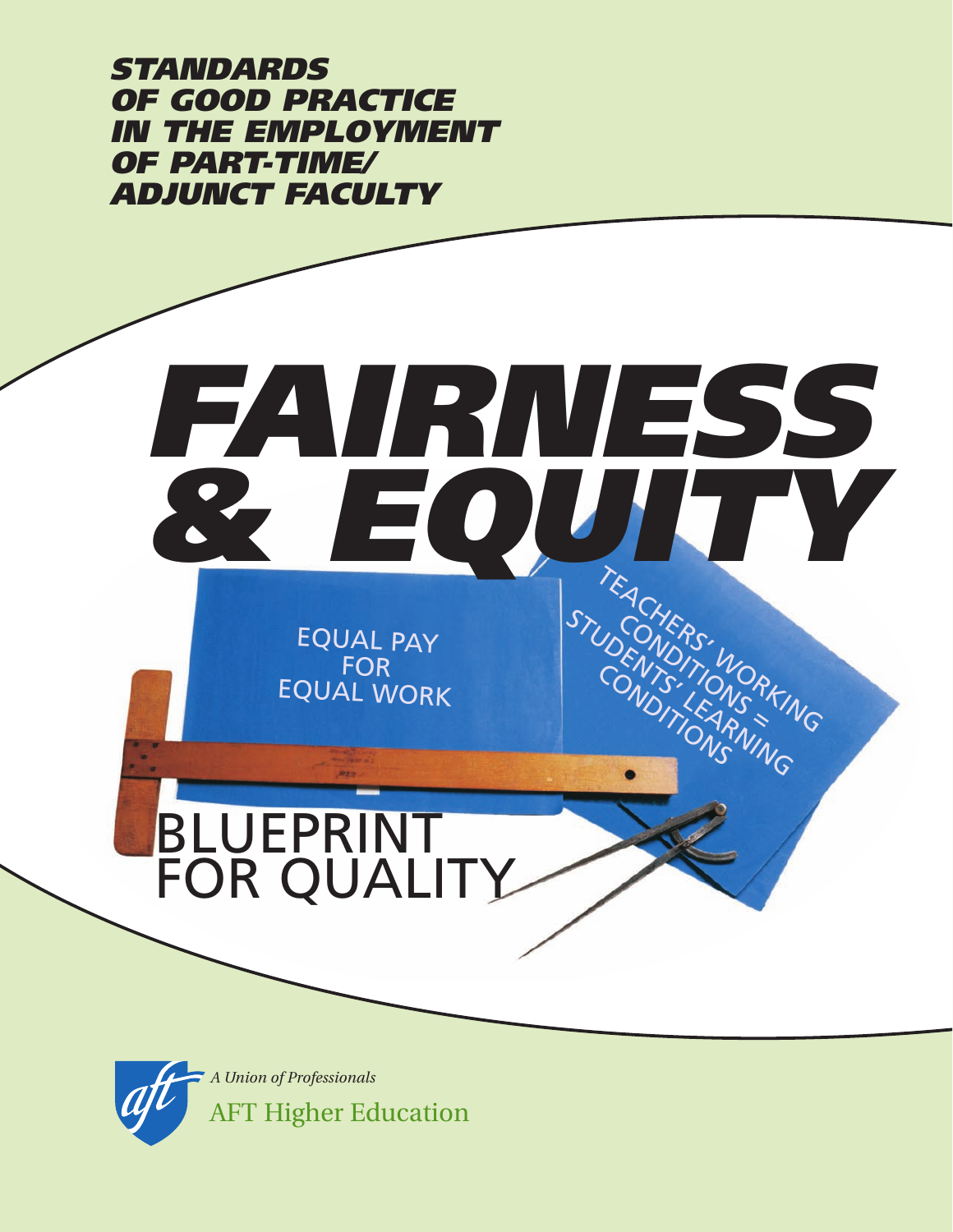#### *AFT HIGHER EDUCATION*

A Division of the American Federation of Teachers

**Sandra Feldman,** President **Edward J. McElroy,** Secretary-Treasurer **Nat LaCour,** Executive Vice President

#### *HIGHER EDUCATION PROGRAM AND POLICY COUNCIL*

*Chair:* **William E. Scheuerman,** AFT Vice President, United University Professions, State University of New York *Vice-Chair:* **Norman Swenson,** AFT Vice President, Cook County College Teachers Union **Barbara Bowen,** AFT Vice President, Professional Staff Congress, City University of New York **Maureen Dinnen,** AFT Vice President, Florida Education Association United **Rowena Blackman-Stroud,** United University Professions, Health Science Center at Brooklyn/SUNY **Jason Blank,** Rhode Island College Chapter/AFT **Daniel Georgianna,** University of Massachusetts Faculty Federation **Martin Hittelman,** California Federation of Teachers Community College Council **Arthur Hochner,** Temple Association of University Professionals **Donna Hurtado,** Albuquerque Technical-Vocational Institute Faculty Federation **John McDonald**, Henry Ford Community College Federation of Teachers **Martha Mock,** Teaching Assistants' Association, University of Wisconsin-Madison **Mark Richard,** United Faculty of Miami-Dade Community College **Karen Schermerhorn,** Faculty Federation of the Community College of Philadelphia **Edward Schones,** United Technical College Educators **Sandra Schroeder,** Washington Federation of Teachers **Raymond Spoto,** The Association of University of Wisconsin Professionals **Louis Stollar,** United College Employees of the Fashion Institute of Technology **Mitchell Vogel,** University Professionals of Illinois **Nicholas Yovnello,** Council of New Jersey State College Locals

#### *HIGHER EDUCATION PROGRAM AND POLICY COUNCIL TASK FORCE ON PART-TIME/ADJUNCT FACULTY*

*MEMBERS* **Louis Stollar,** *Chair* **Barbara Bowen Martin Hittelman Karen Schermerhorn**

*PART-TIME/ADJUNCT FACULTY ADVISORY GROUP* **David Boetcher,** Madison Area Technical College Part-Time Teachers Union, WI **Shane Byrd,** Rockland Community College, NY **Christina Davey,** Pierce Community College, WA **Alisa Messer,** California Federation of Teachers/Community College Council Northern Vice President

*STAFF*

**Lawrence N. Gold,** AFT Higher Education Director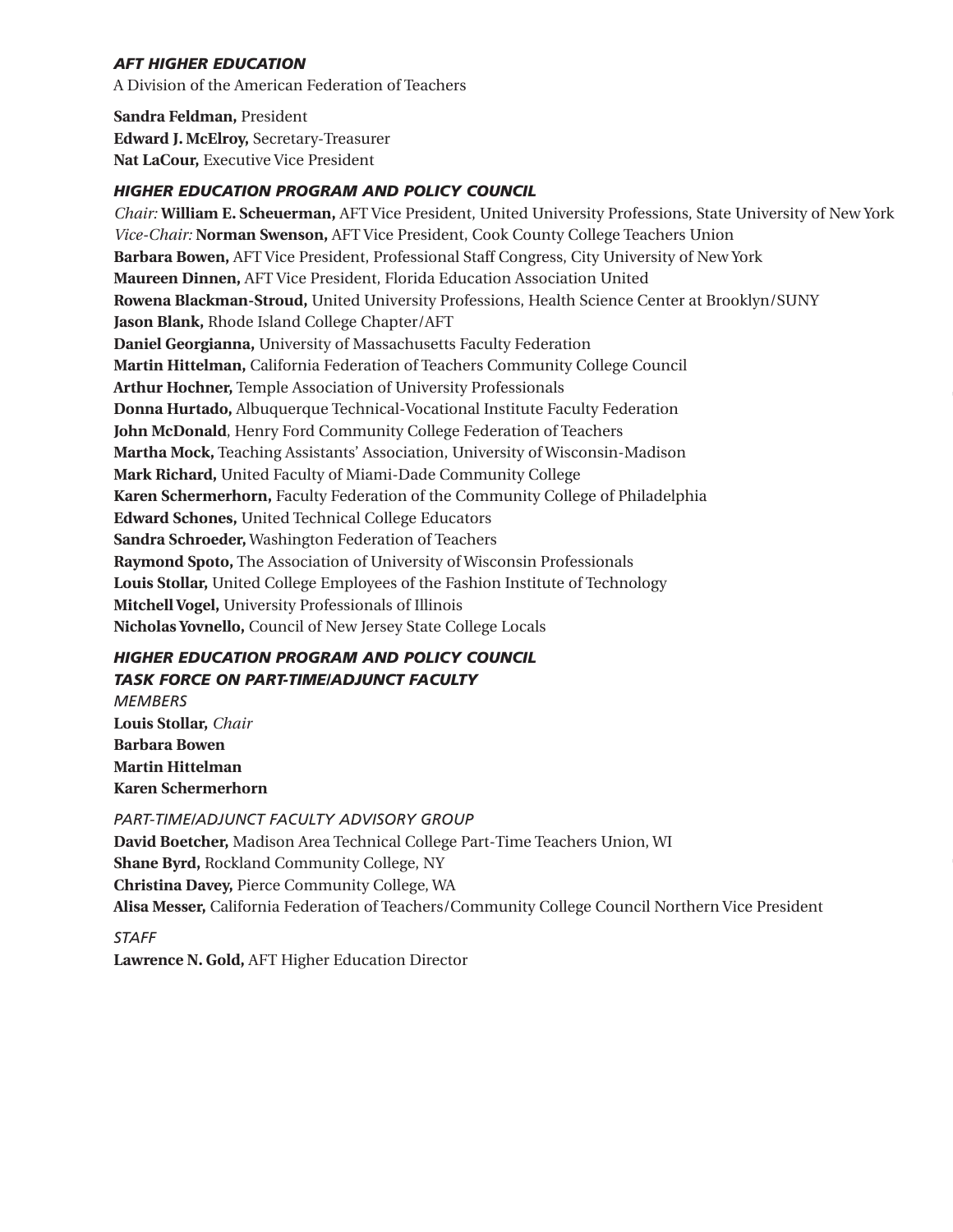*STANDARDS OF GOOD PRACTICE IN THE EMPLOYMENT OF PART-TIME/ ADJUNCT FACULTY*



Copyright © AFT 2002. Permission is hereby granted to reproduce and distribute copies of this work for nonprofit educational purposes, provided that copies are distributed at or below cost, and that the author, source, and copyright notice are included on each copy.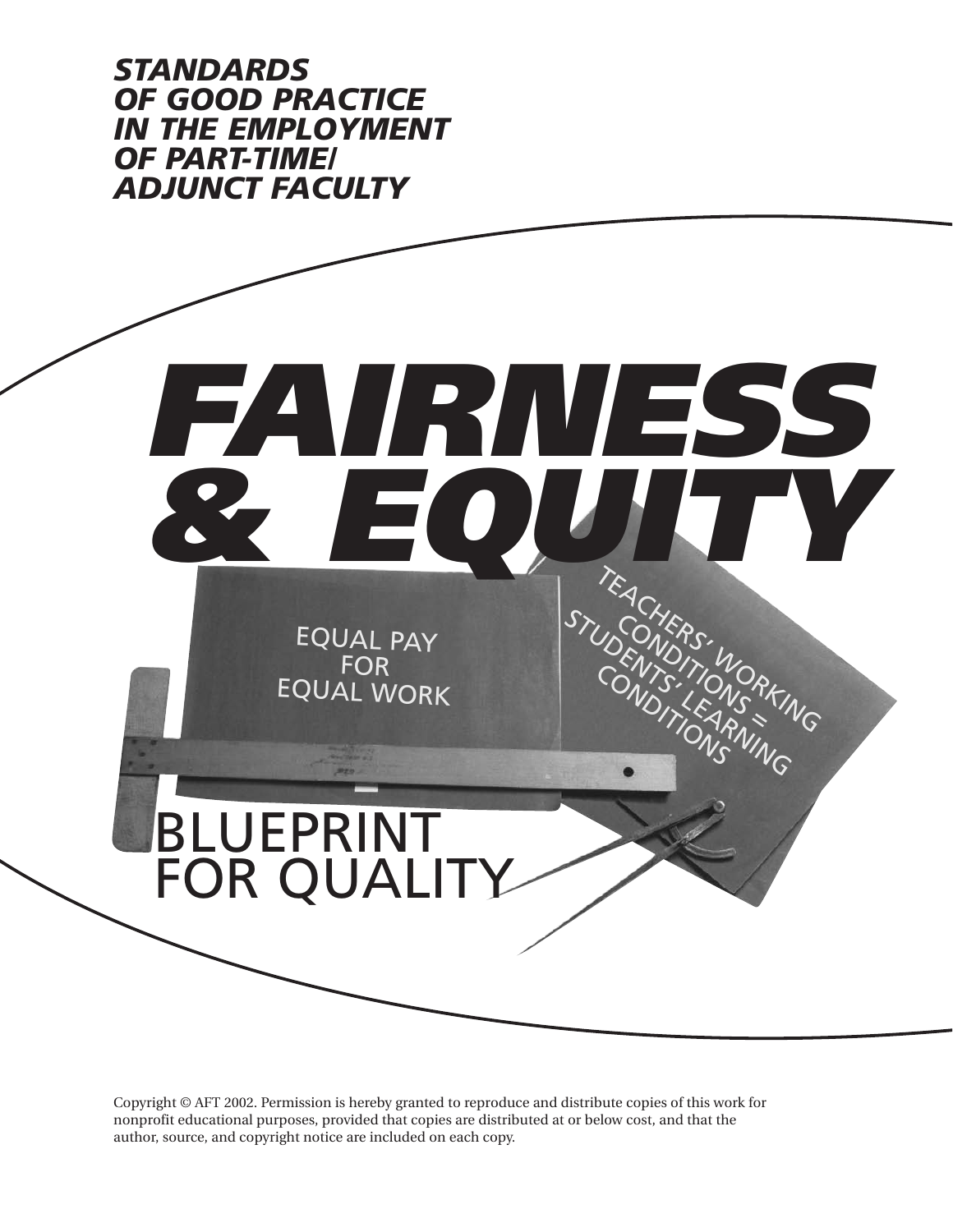# Summary of Standards of Good Practice

## *STANDARDS OF COMPENSATION*

## *EMPLOYMENT STANDARDS*

**1. Part-time/adjunct faculty should be paid a salary proportionate to that paid full-time tenured faculty of the same qualifications for doing the same work.** The manner in which pro rata pay is calculated is a matter of institutional choice depending on the nature of the college or university. In general, however, these standards are organized around the principle of pairing fully proportionate professional responsibilities with fully proportionate compensation.

2. Part-time/adjunct faculty should receive pro-rated sick leave and pay for holidays and breaks.

3. Part-time/adjunct faculty should receive proportionate healthcare and pension benefits.

4. Part-time/adjunct faculty should be paid for holding office hours for student conferences. Full pro rata pay would address this problem if the calculation of pro rata includes office hours. In the absence of full pro rata pay, however, part-time/adjunct faculty should receive additional compensation to hold office hours.

5. In the absence of full pro rata pay, part-time/adjunct faculty who participate in institutional committee work should be compensated for doing so.

6. Part-time/adjunct faculty should have unemployment insurance available to them when they are not on the college payroll.

**1. Part-time/adjunct faculty members should be initially hired with the same care and subjected to the same interview process as any other applicant to the department.** A credible hiring process provides the essential foundation for financial and professional equity.

2. A probationary period of time should be set for the evaluation of part-time/adjunct faculty members, after which they will achieve a form of job security. Evaluation criteria, standards and procedures, commensurate with the professional obligations of the position, should be comparable to those of full-time faculty.

3. Upon successfully completing a probationary period, part-time/adjunct faculty should achieve a form of seniority.

4. Once seniority is achieved, part-time/adjunct faculty should be subject to non-reappointment in only two circumstances—if the courses taught are not being offered, or for cause, utilizing all due process protections.

5. Part-time/adjunct faculty should be permitted to order their own texts and design their own courses unless these are departmental decisions, in which case part-time/adjunct faculty should be invited to participate in the deliberations.

6. Qualified part-time/adjunct faculty who have successfully completed a probationary period should be given preference in consideration for full-time positions in accordance with the requirements of the position, the needs of the department and the part-time/adjunct faculty member's seniority.

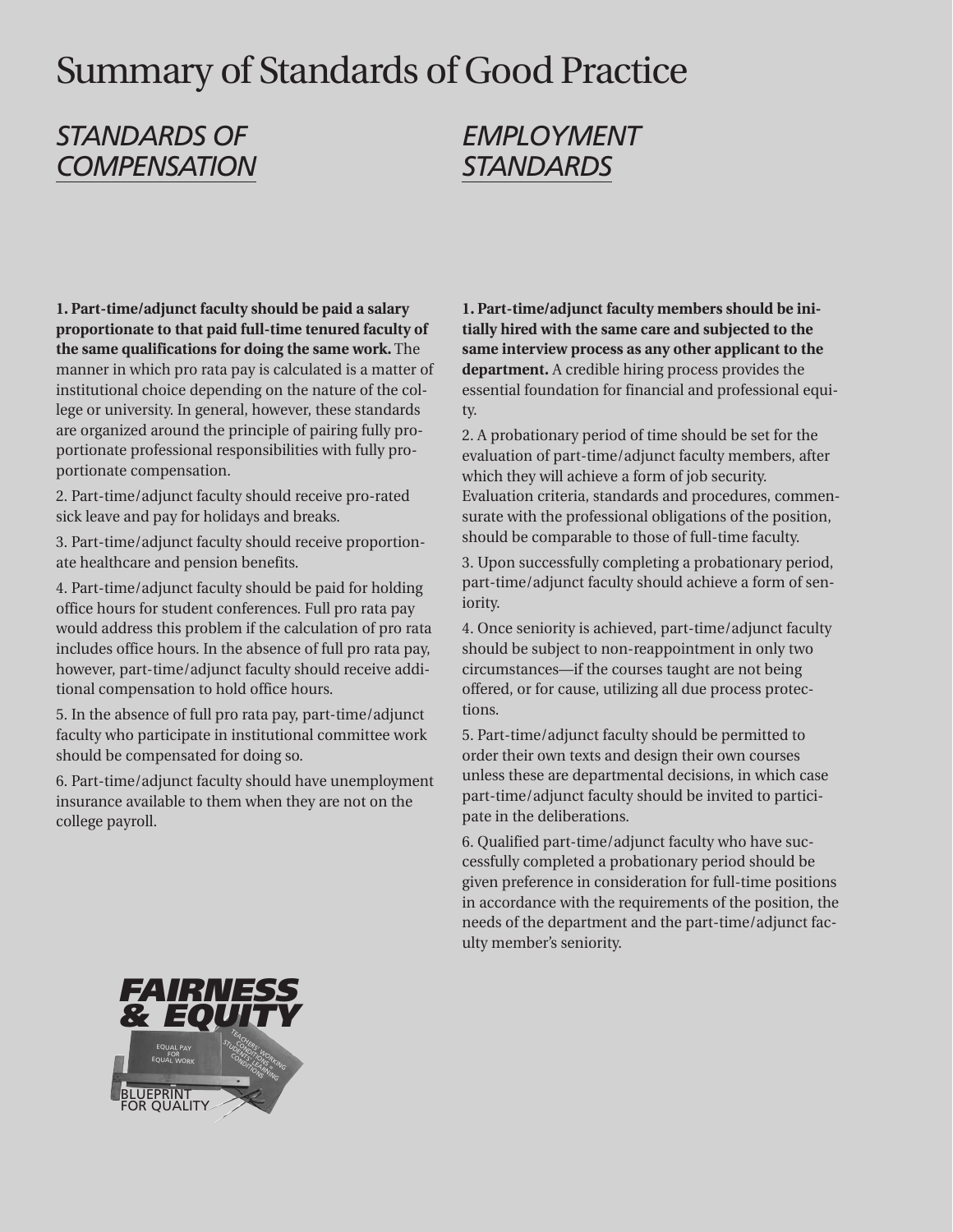## *STANDARDS OF PROFESSIONAL RESPONSIBILITY AND SUPPORT*

**1. Upon initial appointment, part-time/adjunct faculty members should be oriented to the institution and to the department, to the curriculum and support services, to the institution's governance and structure, and to the department's expectations regarding the successful performance of their duties.**

2. To ensure adequate preparation time, class assignments should be made, whenever possible, using the same calendar and time line accorded full-time faculty.

3. Part-time/adjunct faculty should be provided suitable office space and should have paid office hours to meet with their students.

4. Part-time/adjunct faculty who have achieved seniority and the job security that goes with it should be invited to participate in departmental meetings and other committees with voting privileges and should be compensated for doing so.

5. Part-time/adjunct faculty should have access to secretarial and technological support services necessary to the fulfillment of their responsibilities as well as to adequate supplies, to the library and to other campus privileges.

6. Part-time/adjunct faculty should have opportunities and financial support to participate in conferences and workshops for their professional development, to apply for grants and to participate in the institution's tuition support program.

## *ENSURING FULL RIGHTS FOR PART-TIME/ADJUNCT FACULTY WITHIN THEIR UNIONS*

**1. National unions seeking to organize part-time/ adjunct faculty members should be committed to sustain a vigorous organizing campaign at the campus and to make a priority of part-time organizing nationally.**

2. Where full-time and part-time/adjunct faculty members are in the same union on campus, the parttime/adjunct faculty must have full voting rights on all union matters, including the election of officers and the ratification of contracts. Part-time/adjunct faculty, often treated as second-class citizens at work, should never be treated as second-class citizens in their own union.

3. Where full-time and part-time/adjunct faculty members are in the same union on campus, part-time members should be actively encouraged to participate in all union affairs.

4. Where full-time and part-time/adjunct faculty members are in the same union on campus, the parttime/adjunct faculty have a right to expect that their union, including the full-time faculty, will push for full implementation of the standards of good practice in this report.

5. Where the full-time and part-time/adjunct faculty members at an institution are not in the same union, regular communication and information exchange should be established between representatives of the full-time and part-time/adjunct faculty.

6. Given the rewards that come from developing an effective union, membership dues for part-time/adjunct faculty should be set at a high enough level for the local union to be strong, while at the same time taking into account the limited compensation part-time/adjunct faculty receive.

7. All faculty unions on campus should take responsibility for initiating programs aimed at increasing understanding between full-time and part-time/adjunct faculty members.

8. National, state and local higher education unions should provide information to, and advocate on behalf of, part-time/adjunct faculty applying for unemployment insurance during periods when they are not teaching.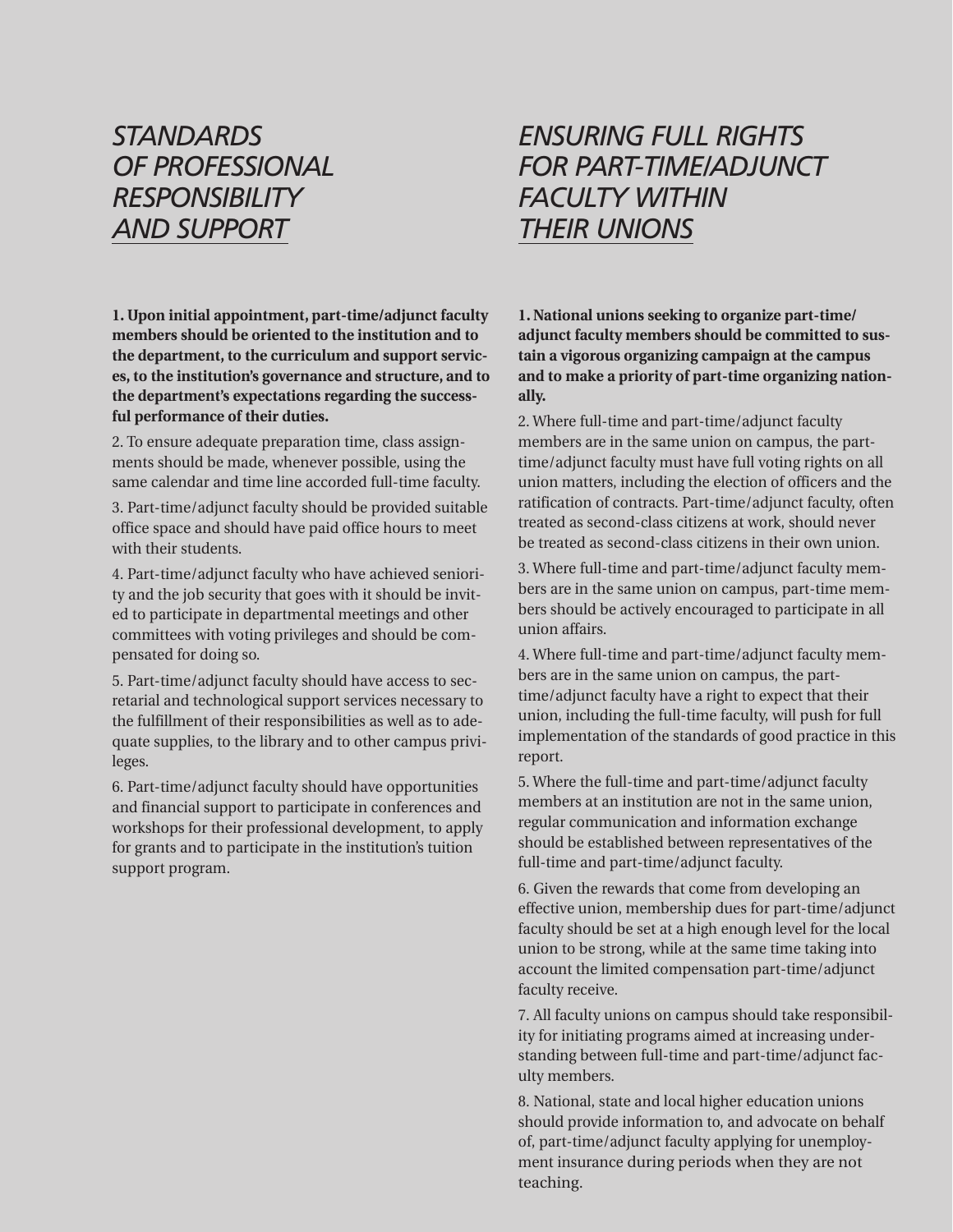## **Introduction**

#### The Academic Personnel Crisis

In 1998, the American Federation of Teache<br>called it the phenomenon of the "vanishing<br>fessor." The proportion of full-time tenured<br>ulty at America's colleges and universities h<br>declined significantly, replaced by ever-grow n 1998, the American Federation of Teachers called it the phenomenon of the "vanishing professor." The proportion of full-time tenured faculty at America's colleges and universities has numbers of part-time/adjunct and other nontenuretrack faculty.

Between 1971 and 1986, the number of parttime/adjunct faculty increased by 133 percent while the full-time faculty increased by only 22 percent. These trends continue. The National Center for Education Statistics (NCES) writes in its March 2002 report, *Part-time Instructional Faculty and Staff,* "that there has been an increase in the number and percentage of part-time faculty over the last 20 years is undeniable."

This and another NCES publication, *The Digest of Educational Statistics,* provide a historical snapshot of that growth based on the most recently available national data, which goes up to 1998. The following table shows that the percentage of part-time/adjunct faculty rose by almost 10 percent between 1987 and 1998.1

|      | <b>Faculty Employment Status (Percent)</b> |                   |  |  |
|------|--------------------------------------------|-------------------|--|--|
| Year | Full-time                                  | Part-time/Adjunct |  |  |
| 1987 | 66.9                                       | 33.1              |  |  |
| 1992 | 58.4                                       | 41.6              |  |  |
| 1998 | 574                                        | 42.6              |  |  |

The decrease in the expansion of parttime/adjunct faculty between 1992 and 1998 may have resulted from the economic boom, which

allowed colleges to hire more full-time faculty, as well as from the growth in part-time/adjunct unionization during this period. Again, the March 2002 NCES report notes that the increasing concern of policymakers, administrators, researchers and the public over the increase in part-time faculty is due in part to the fact that "[p]art-time faculty members have become more vocal about what they see as inequitable treatment in the workplace and, in many states, have sought to unionize in an effort to improve working conditions, salary, and benefits."

At the same time, the NCES data demonstrate that the increase in part-time/adjunct staffing is only one aspect of the academic personnel crisis. The table below, again utilizing the most recent available information, demonstrates the trend toward employing full-time faculty who are not eligible for tenure.

One issue that is important to recognize within this larger trend toward part-time/adjunct and nontenure-track faculty is gender. Women represent

 $\frac{1}{1}$  It is extremely difficult to establish clear definitions of part-time/adjunct faculty employment or to obtain reliable data on the numbers. From institution to institution, faculty serving in these positions are designated by myriad titles and are classified by a confusing variety of appointments and salary terms, so that comparisons are hard to make. Among the terms employed are "adjuncts," "special lecturers," "acting faculty," "wage-section faculty," "hourly," "short-term," "emergency" and "temporary" employees. In addition, many part-time/adjunct faculty in fact may have a full-time teaching load or even more, either at one institution or at a number of institutions. In the end, the precise meaning of "part-time/adjunct" faculty is based on the institution's own nomenclature and employment practices.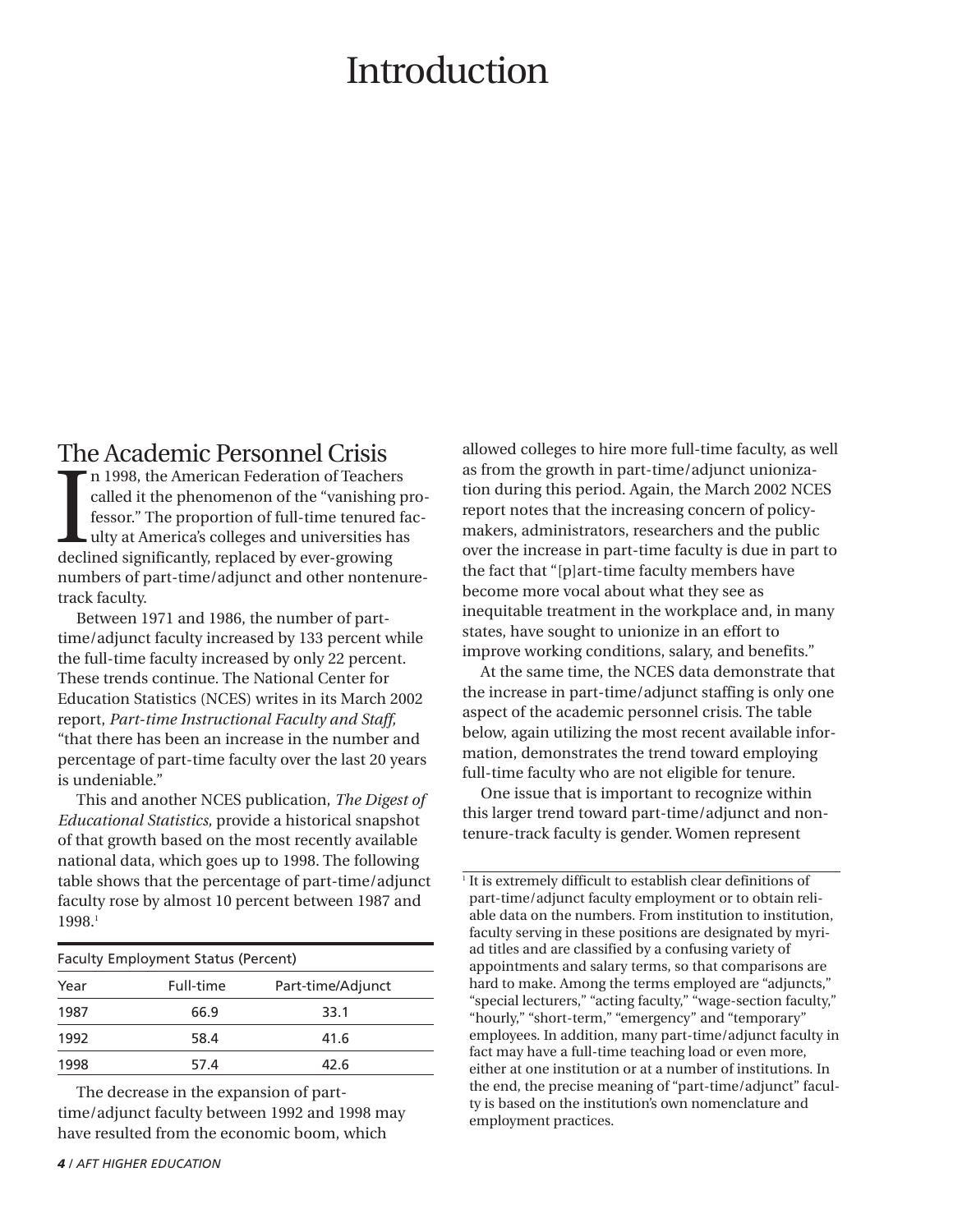approximately 33 percent of full-time faculty, but they represent nearly 45 percent of parttime/adjunct faculty. In particular academic subject areas that rely heavily on contingent labor, these numbers go up. For instance, in the humanities, women hold only about 38 percent of the full-time faculty positions while holding 59 percent of the part-time/adjunct faculty lines. Thus, the impact of the movement to part-time/contingent work is magnified for women.

It is also important to note that this rising tide of part-time and contingent employment is not limited to higher education. Even excluding self-employed and independent contractors, it is estimated that there are about 2.4 million contingent workers in the United States, and most of them report they would prefer a permanent job. The median income of these workers was found to be 34 percent less than the median income of noncontingent workers.

In some instances, contingent jobs can be attractive to people who already hold a full-time job or want more flexibility than a full-time job offers. In some fields—but not most—the jobs may even pay relatively well. In large part, however, the new corps of contingent workers is generated by corporate layoffs and downsizing and by reductions in the budgets of public service institutions. The resulting number of dislocated workers enables employers to hire qualified workers at wage rates far below full-time salaries and generally without the pension and health benefits that go along with full-time jobs. Higher education's movement toward contingent work is just one example of this overall trend.

#### The Question of Overuse

One thing needs to be made clear at the outset: The overwhelming evidence is that part-time/adjunct faculty serve with great distinction on campuses across the country. There *are*, and always have been, good reasons for employing part-time/adjunct faculty. These include:

■ Bringing into particular classes the perspective of professionals working in their field whose experience would be especially beneficial to students,

and where hiring a full-time faculty member with such experience would be impractical;

■ Contributing expertise in a particular subject area that is not available among the full-time faculty, in cases where the employment

of an addi-

## Part-time/adjunct faculty serve with great distinction on campuses across the country.

tional full-time faculty member with that expertise would not be warranted;

- Filling in for the temporary loss of a full-time tenured faculty member;
- Providing for unanticipated short-term changes in enrollment.

The facts tell a different story, however. They demonstrate that part-time/adjunct faculty are being employed today in tremendous numbers—*not* to supplement the college's regular education program or to fill gaps in the corps of full-time faculty—but as a low-cost way to avoid filling needed full-time jobs. For example, two of every three first-time hires in U.S. community colleges are part-time/adjuncts scarcely a sign that part-time hiring is limited to special circumstances. At many colleges and universities, including elite institutions, full-time tenuretrack faculty no longer teach a majority of introductory undergraduate courses.

The Coalition on the Academic Workforce (CAW), a group of academic disciplinary associations, in 2000 examined the employment and compensation practices of colleges and universities in nine social science and humanities fields. Based on the CAW survey, full-time tenure-track faculty are teaching

| Year | Tenure Status of Full-time Faculty (Percent) |       |                                          |           |  |  |
|------|----------------------------------------------|-------|------------------------------------------|-----------|--|--|
|      | Tenured                                      |       | On Tenure Not on Tenure No Tenure System |           |  |  |
|      |                                              | Track | Track                                    | Available |  |  |
| 1987 | 58.5                                         | 23.9  | 8.9                                      | 8.6       |  |  |
| 1992 | 55.5                                         | 23.5  | 12.4                                     | 8.6       |  |  |
| 1998 | 53.1                                         | 18.8  | 18.1                                     | $10.0\,$  |  |  |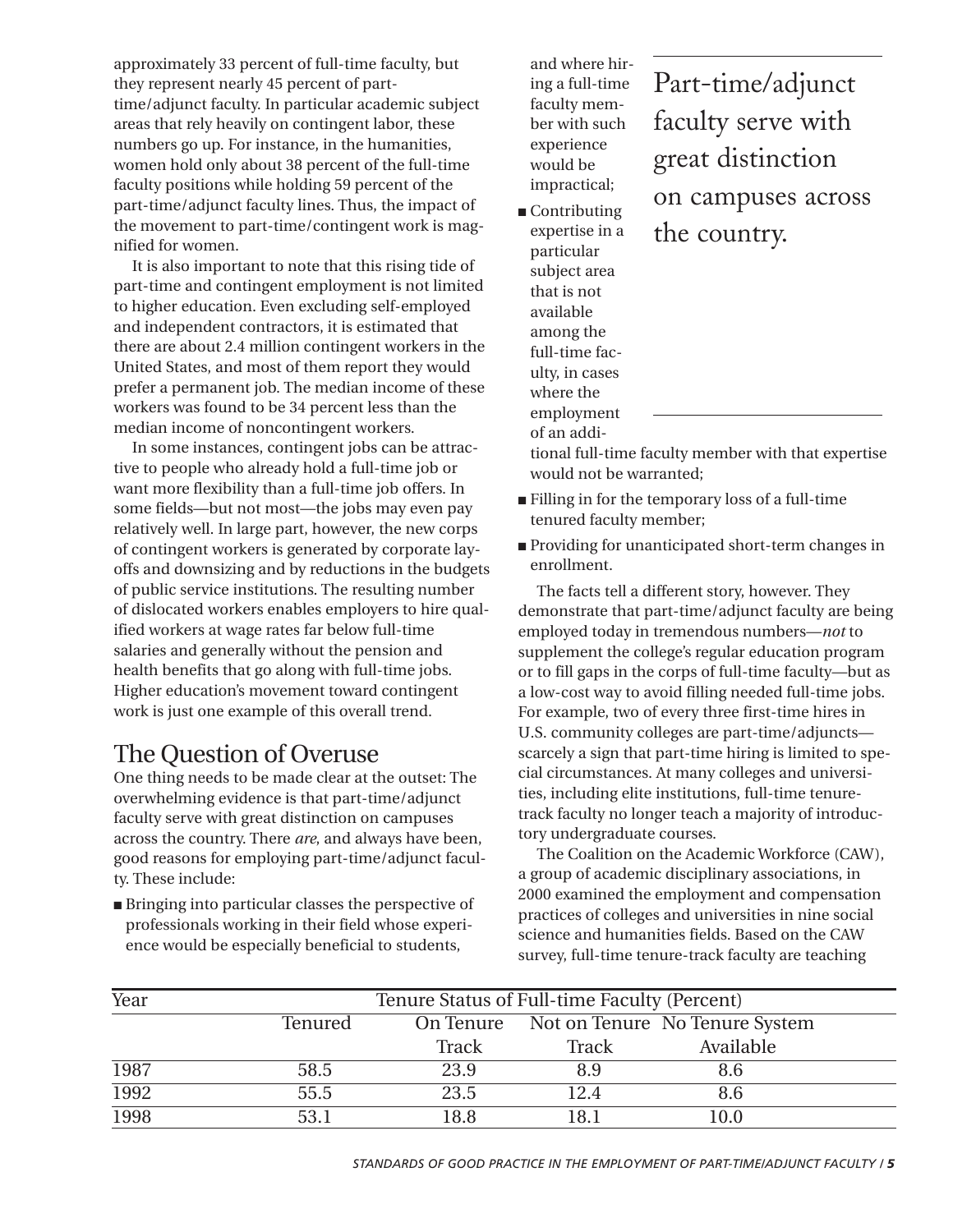only 48 percent of introductory courses in those nine fields, with the remainder being taught by parttime/adjunct faculty, nontenure-track faculty or graduate teaching employees. This trend is most pronounced in the fields of English, foreign languages and literature where only 25 percent, 28 percent and 35 percent of courses respectively, are taught by fulltime tenure-track faculty.

No one seriously can maintain that this dramatic surge in part-time/adjunct hiring is based on educational need or desirability. What drives this unhealthy trend is not education but budget—the desire to cut costs and to swell enrollments by any means available. The reliance on part-time/adjunct faculty has become economically attractive to states eager to cut taxes and meet the demands of competing priorities. As a steady stream of qualified academics continues to enter the job market, as tenure-stream positions dry up, as administrators decide not to open new positions based primarily on cost, and as more and more faculty are denied tenure, the number of parttime/adjunct faculty continues to grow. Clearly, this trend will not abate absent a concerted effort to bring about change by individuals and organizations—such as labor unions—in a position to do so.

#### The Question of Exploitation

Because financial considerations drive the employment process, it comes as no surprise that the compensation, benefits and professional support accorded to part-time/adjunct faculty are woefully inadequate. Even though part-time/adjunct faculty exhibit relative longevity (averaging seven years in their current position), the average pay is so low that pay equity advocates have reason to call today's colleges and universities "academic sweatshops." According to the CAW report, the vast majority of part-time faculty members (72 percent) in nine key fields are paid at a rate of less than \$3,000 per course—in many institutions, it is below \$2,000. As a result, the typical part-time/adjunct instructor receives annual earnings that put him or her on a par with fast-food workers.

In addition, most part-time/adjunct faculty receive few, if any, medical or fringe benefits. Of those departments that responded to the CAW survey, only 27 percent reported that part-time/adjunct faculty members are offered *any* benefits, including health, retirement or life insurance. The remaining 63 percent reported that part-time/adjunct faculty members are offered no benefits whatsoever. Similarly, the report confirmed that many parttimers do not have access to e-mail, offices or even

telephones on campus, undermining the ability to communicate with and effectively educate their students. Most part-time/adjunct faculty are denied such basic professional perquisites as paid preparation time, office space, paid hours for student advisement or a role in academic decision-making.

#### The Question of Quality— Roadblocks to Best Professional Practice

Part-time/adjunct instructors teach with distinction and make major contributions to the institutions they serve. Such fine work is remarkable considering the impediments under which they work and the many difficulties and obstacles thrown in their way. What creates the "problem" of part-time/adjunct faculty is not any inadequacy on the part of these faculty members themselves but, rather, their exploited status, which requires them to rise above adverse and unreasonable circumstances in order to deliver quality education.

Nevertheless, an unfair two-layer employment system can have detrimental effects both on students and on the quality of the instruction and services they receive. Instructors called up at the last minute, using someone else's choice of texts or other instructional materials, are put at a disadvantage at the outset. If, as is often the case, part-time/adjunct faculty are not properly briefed on departmental and institutional policies and procedures, or given a minimum level of professional support, they may have difficulty in implementing the curriculum (particularly courses meant to follow in sequence) and in serving as liaisons between the student and the institution.

Because part-time/adjunct faculty generally lack paid office hours or decent offices (if they have any office at all) these workers are impeded in their ability to hold student conferences or otherwise assist students outside class hours. This is especially troubling in light of the fact that part-time faculty are often assigned to teach courses, such as developmental English and math, with large numbers of students who need the greatest help. Some parttime/adjunct faculty have indicated that the adverse conditions under which they work make it difficult for them to recommend teaching as a career or to serve as role models of a profession that students would aspire to join.

Part-time/adjunct faculty are not usually given an opportunity to participate in the academic committees that set curriculum or program policy—or, if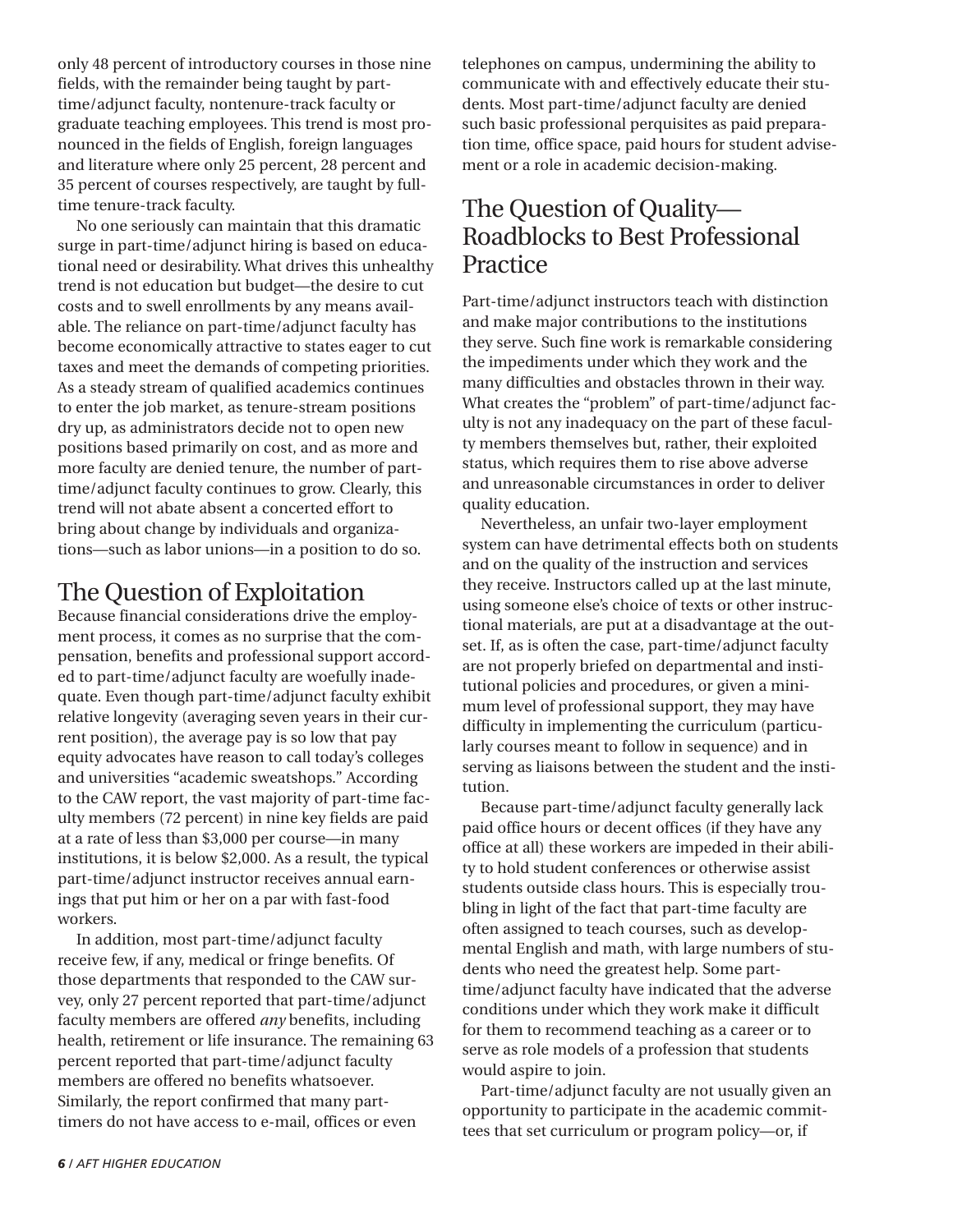they are allowed to participate, they may not be compensated for that service. This has two negative effects. First, it denies academic decision-making from including the point of view of many qualified, dedicated faculty members. Second, by limiting the proportion of faculty members entrusted with decision-making, the current system greatly intensifies the burden of departmental governance for full-time faculty and interferes with their ability to undertake other assignments.

As noted earlier, part-time/adjunct work is attractive to some faculty, allowing them the time and energy to pursue other professional, personal and family interests while simultaneously providing income. But for many part-time/adjunct faculty, the years of poor salaries, low status and shoddy treatment instead can result in a serious loss of professional stature. In fact, part-time/adjunct faculty members may be negatively, and wrongfully, judged by other faculty members based solely on their parttime status. In the absence of a strong collective bargaining contract, part-time/adjunct faculty often perceive that their length of experience, superior qualifications and extra-classroom achievements are unlikely to improve their condition. Such adverse conditions and a two-tiered personnel system are not conducive to the kind of professional and collegial relations among faculty that are so important in supporting quality higher education.

#### AFT and Part-time/Adjunct Faculty

Since 1979, the American Federation of Teachers has spoken out against the overuse and exploitation of part-time/adjunct faculty. The AFT and its affiliates have attempted to advance this cause by publishing research, issuing policy statements and advocating for part-time/adjunct interests in forums as varied as academic conferences, media interviews and political rallies. In recent years, the AFT and its affiliates have launched pay-equity campaigns before state governors and legislatures, many of which have achieved significant results.

The union has placed top priority on organizing part-time/adjunct faculty and has supported grassroots information and organizational efforts such as Campus Equity Week 2001. Finally, AFT affiliates have used the collective bargaining process to make concrete gains on behalf of our principles. Further information on these activities can be found in a number of publications—most notably, *The Vanishing Professor* and *Marching Toward Equity*, which are posted on the AFT Web site: **www.aft.org/higher\_ed**.

#### **Standards** of Good Practice With this publi-

cation, the AFT proposes to take a further step. We are putting forward a coordinated set of standards of good employment practice focused on ensuring economic and professional equity for parttime/adjunct faculty. This publication is based on the

The average pay is so low that pay equity advocates have reason to call today's colleges and universities 'academic sweatshops.'

principle that high standards for employing parttime/adjunct faculty must be coupled with equity in compensation and professional treatment. A task force of the AFT higher education program and policy council developed the standards, working with an advisory committee of part-time/adjunct activists. The names of task force and committee members appear on the inside cover of this document.

AFT believes these standards of good practice are sensible, logical and achievable. We recognize that our agenda is broad, but we believe it is essential to lay out the clearest and most comprehensive standards we can. Then, it is up to us and to our readers to work toward achieving these goals—remembering that academic unions and faculty activists, working in their own states and on their own campuses, are making progress in implementing almost every standard in this report.

The standards are divided into two sections:

- 1. Curbing the Exploitation of Part-time/Adjunct Faculty in Employment
	- Standards of Compensation
	- Terms of Employment
	- Standards of Professional Responsibility and Support
- 2. Ensuring Full Rights for Part-time/Adjunct Faculty Within Their Unions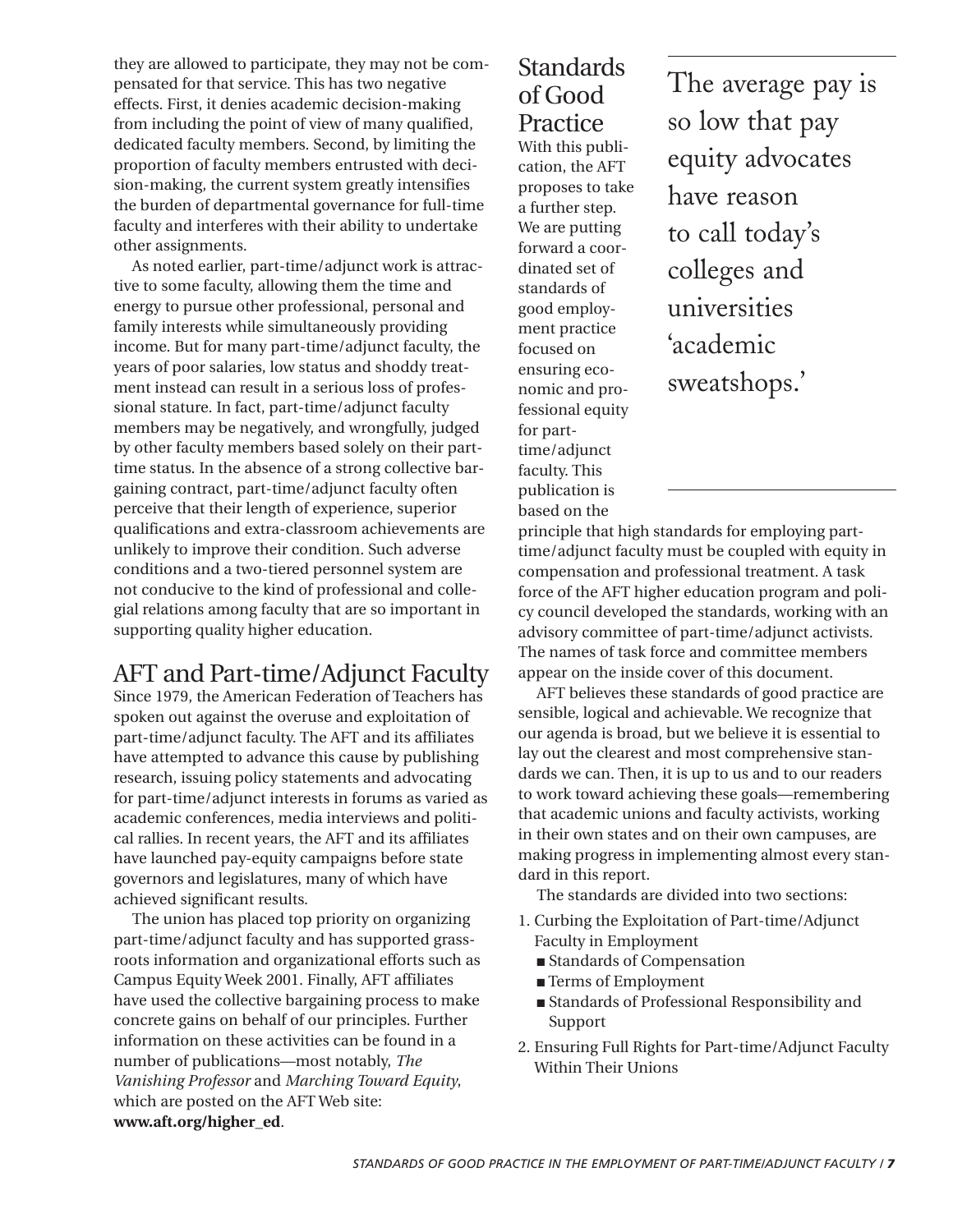# *SECTION ONE* Curbing the Exploitation of Part-time/Adjunct Faculty in Employment

## Standards of Compensation

**1. Part-time/adjunct faculty should be paid a salary proportionate to that paid full-time tenured faculty of the same qualifications for doing the same work.**

When an institution has hired a person and put him or her in charge of a classroom and students, there is no excuse for denying that individual the same salary, pro rata, as a full-time faculty member is paid for his or her assignment. This principle extends to any other work (such as advisement, committee participation, research, etc.) done by parttime/adjunct faculty members that parallels the work of full-time faculty.

Although no state currently offers or requires full pro rata compensation for part-time/adjunct faculty members, higher education unions and grassroots activists have spurred a number of states, notably California and Washington, to take significant steps in that direction. Higher education unions in the United States and Canada also have made gains in achieving pay parity through the collective bargaining process.

The manner in which pro rata pay is calculated is a matter of institutional choice depending on the nature of the college or university. In general, however, these standards are organized around the principle of pairing *fully proportionate* professional responsibilities with *fully proportionate* compensation.

**2. Part-time/adjunct faculty should receive prorated sick leave and pay for holidays and breaks.**

**3. Part-time/adjunct faculty should receive proportionate healthcare and pension benefits**. Faculty carrying less than a half-time load should pay a pro rata premium for health and pension benefits. Those working half-time or more should receive full employer-paid benefits, and these benefits should be paid year round.

**4. Part-time/adjunct faculty should be paid for holding office hours for student conferences.** Students in any class need their professors to be available to answer questions and to offer academic advice—either in a conveniently located office or, in distance-education courses, through an electronic medium. (See "Standards of Professional Responsibility and Support," on page 14.) This work, like any other, should be compensated. The grim reality, however, is that almost all part-time/adjunct faculty today are paid only on the basis of their time in the classroom and in effect "donate" time with their students.

Full pro rata pay would address this problem if the calculation of pro rata includes office hours. In the absence of full pro rata pay, however, parttime/adjunct faculty should receive additional compensation to hold office hours. California, among other states, currently is moving in this direction.

**5. In the absence of full pro rata pay, parttime/adjunct faculty who participate in institutional committee work should be compensated for doing so.** (See also "Standards of Professional Responsibility and Support.")

**6. Part-time/adjunct faculty should have unemployment insurance available to them when they are not on the college payroll.** Full-time faculty have a guaranteed assumption of continuing employment. Their salaries, whether computed on a nine-month or 12-month basis, take this into account. These conditions almost never obtain for part-time/adjunct faculty. Until full equity is achieved—including assurance of continued employment—parttime/adjunct faculty should be eligible for unemployment benefits.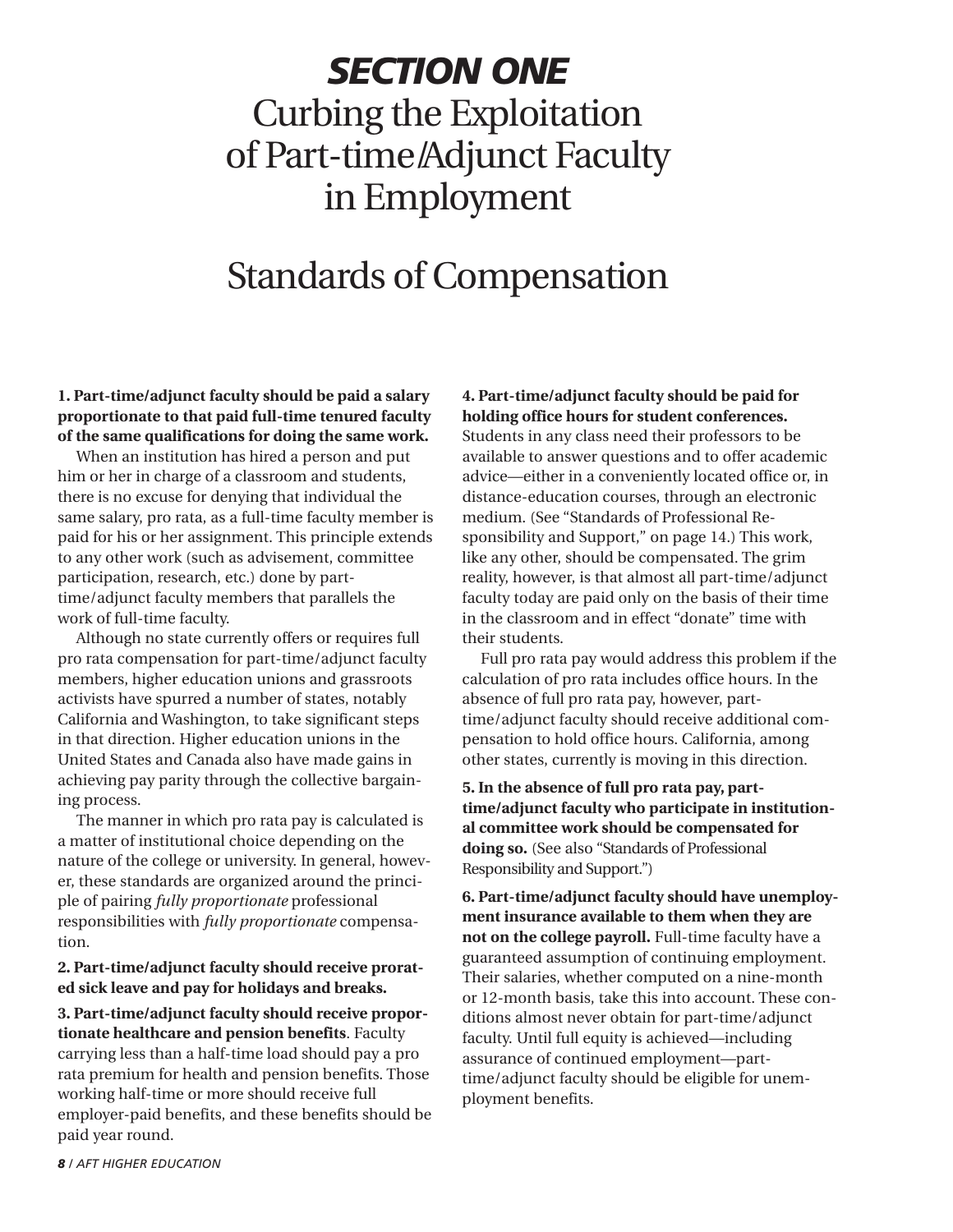## Terms of Employment

**1. Part-time/adjunct faculty members should be hired initially with the same care and subjected to the same interview process as any other applicant to the department.** In terms of credentials, parttime/adjunct faculty should meet the same minimum educational and experiential qualifications as full-time faculty who would be teaching the same course. High recruitment standards also offer parttime/adjunct faculty the opportunity to provide documentation of their teaching and scholarship and enhance their academic standing within the institution.

In far too many institutions, part-time/adjunct hiring may be done at the last minute, without casting a wide net and without requiring the same qualifications or going through the same interview process as full-time faculty. As noted earlier, the vast majority of part-time/adjunct faculty members manage to do a fine job under very adverse circumstances. But quality in the classroom should not be left to luck. A credible hiring process provides the essential foundation for financial and professional equity.

**2. A probationary period of time should be set for the evaluation of part-time/adjunct faculty members, after which they will achieve a form of job security.** Evaluation criteria, standards and procedures, commensurate with the professional obligations of the position, should be comparable to those of full-time faculty. Evaluation should take place over several terms but, given the nature of parttime/adjunct employment, unbroken service should not be required.

**3. Upon successfully completing a probationary period, part-time/adjunct faculty should achieve a form of seniority.** Living in a perpetual, year-afteryear state of anxiety about last-minute appointments makes it extremely difficult for part-time/adjunct faculty to plan courses, blend courses into the overall curriculum and integrate themselves into the professional life of the institution.

Following probation, part-time/adjunct faculty members should be placed on an institutional or departmental part-time/adjunct seniority list for future appointments with full credit for previous service. This may include eligibility to be hired for multiyear contracts rather than waiting until the end of each year, or each term, to see if they will be

rehired. A number of AFT unions have negotiated what they call "certificates of continuing employment," which provide some protection from retrenchment for those part-time/adjunct faculty members who have demonstrated their competence. Where this is the case, students enjoy the benefit of classes taught by proven faculty who know the curriculum and understand the organization's culture a stable work force with higher morale and a greater investment in the institution.

#### **4. Once seniority is achieved, part-time/adjunct faculty should be subject to non-reappointment in only two circumstances: if the courses taught are not being offered, or for cause, utilizing all due process protections.**

Arbitrary non-reappointment of parttime/adjunct faculty is destructive to the institution's professionalism and to academic freedom in the classroom. If courses in a part-time/adjunct faculty member's department, which the faculty member previously had taught, are not being offered, parttime/adjunct faculty members with seniority should be given priority consideration to teach such courses when and if they become available again. Barring that, non-reappointment of part-time/adjunct faculty with seniority should be permitted only for cause and only with due process protections.

**5. Part-time/adjunct faculty should be permitted to order their own texts and design their own courses unless these are departmental decisions, in which case part-time/adjunct faculty should be invited to participate in the deliberations.**

**6. Qualified part-time/adjunct faculty who have successfully completed a probationary period should be given preference in consideration for full-time positions in accordance with the requirements of the position, the needs of the department and the part-time/adjunct faculty member's seniority.**

Too often, service—even distinguished, long-time service—as a part-time/adjunct faculty member is overlooked when new full-time tenure-track positions become available in the department. This can happen for a number of reasons. For example, the creation of the new full-time position may have been so long in coming that the full-time faculty members are eager to cast the widest possible net by conducting an extensive national search.

Another reason is more pernicious: Qualified aca-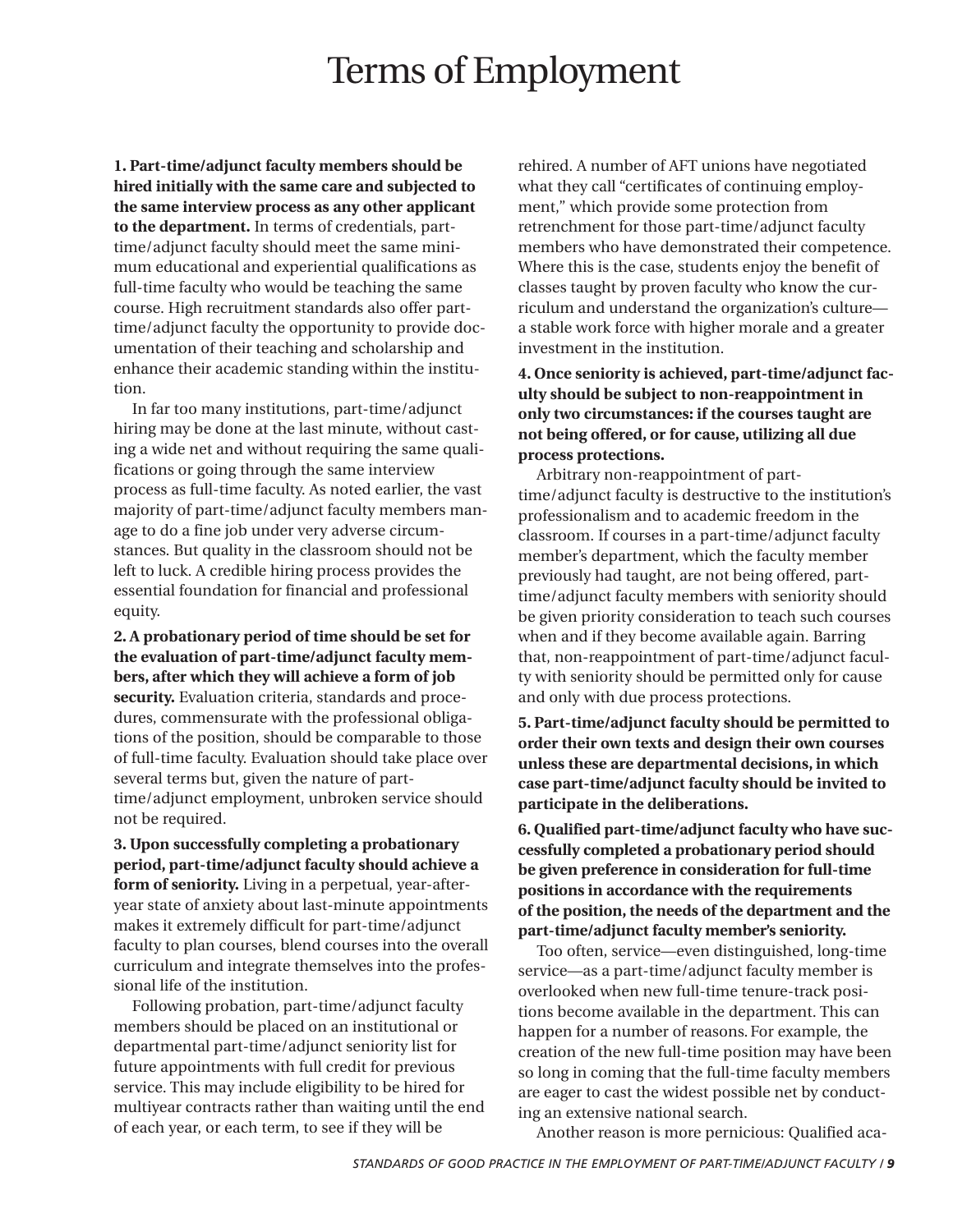demics who take on part-time/adjunct positions because of the unavailability of full-time positions may discover that administrators and even some of their full-time colleagues question their professionalism due to the very fact that they accepted non-prestigious part-time work. The issue of professional respect urgently needs to be addressed on campus by initiating regular dialogue among faculty of all

ranks—informally, through academic committees, and under the auspices of the union on campus, if one is available. Part-time/adjunct faculty members who have shown a record of achievement at the institution deserve preference in the appointment process, and many institutions have initiated successful systems for doing so.

# Standards of Professional Responsibility and Support

**1. Upon initial appointment, part-time/adjunct faculty members should be oriented to the institution and to the department, to the curriculum and support services, to the institution's governance and structure, and to the department's expectations regarding the successful performance of their duties.** If there is a collective bargaining contract, part-time/adjunct faculty should be fully advised of their contractual rights and responsibilities.

**2. To ensure adequate preparation time, class assignments should be made, whenever possible, using the same calendar and time line accorded full-time faculty.** Part-time/adjunct faculty should have the right to express preferences concerning courses, schedules and locations.

**3. Part-time/adjunct faculty should be provided suitable office space and should have paid office hours to meet with their students.**

Paid office hours are a matter of course for fulltime faculty but not for part-time/adjunct faculty. Not surprisingly, most part-time/adjunct faculty members make extraordinary efforts to see their students, even though they may not be required to hold office hours and are not paid for doing so. But this should not be left to chance or be allowed to perpetuate unfair treatment. Any reasonable standard of good practice not only should require office hours but also compensation for them.

**4. Part-time/adjunct faculty who have achieved seniority and the job security that goes with it should be invited to participate in departmental**

**meetings and other committees with voting privileges and should be compensated for doing so.** Compensation for assuming this responsibility either should be part of a package of pro rata pay or should be provided separately.

The surest way to address institutional isolation among part-time/adjunct faculty is not by *excluding them* from faculty decision-making, but by *including them* in every way possible. Students can only benefit when their part-time/adjunct instructors are more intimately involved in curricular and institutional affairs. Academic policymaking can only be strengthened by including the perspective of all the professionals teaching at the institution. Part-time/adjunct participation in governance also advances the goal of strengthening mutual professional respect among all faculty members.

**5. Part-time/adjunct faculty should have access to secretarial and technological support services necessary to the fulfillment of their responsibilities as well as to adequate supplies, to the library and to other campus privileges.**

**6. Part-time/adjunct faculty should have opportunities and financial support to participate in conferences and workshops for their professional development, to apply for grants and to participate in the institution's tuition support program.** Professional development is particularly important for today's faculty in light of continual advances in educational technology and new research into student learning styles.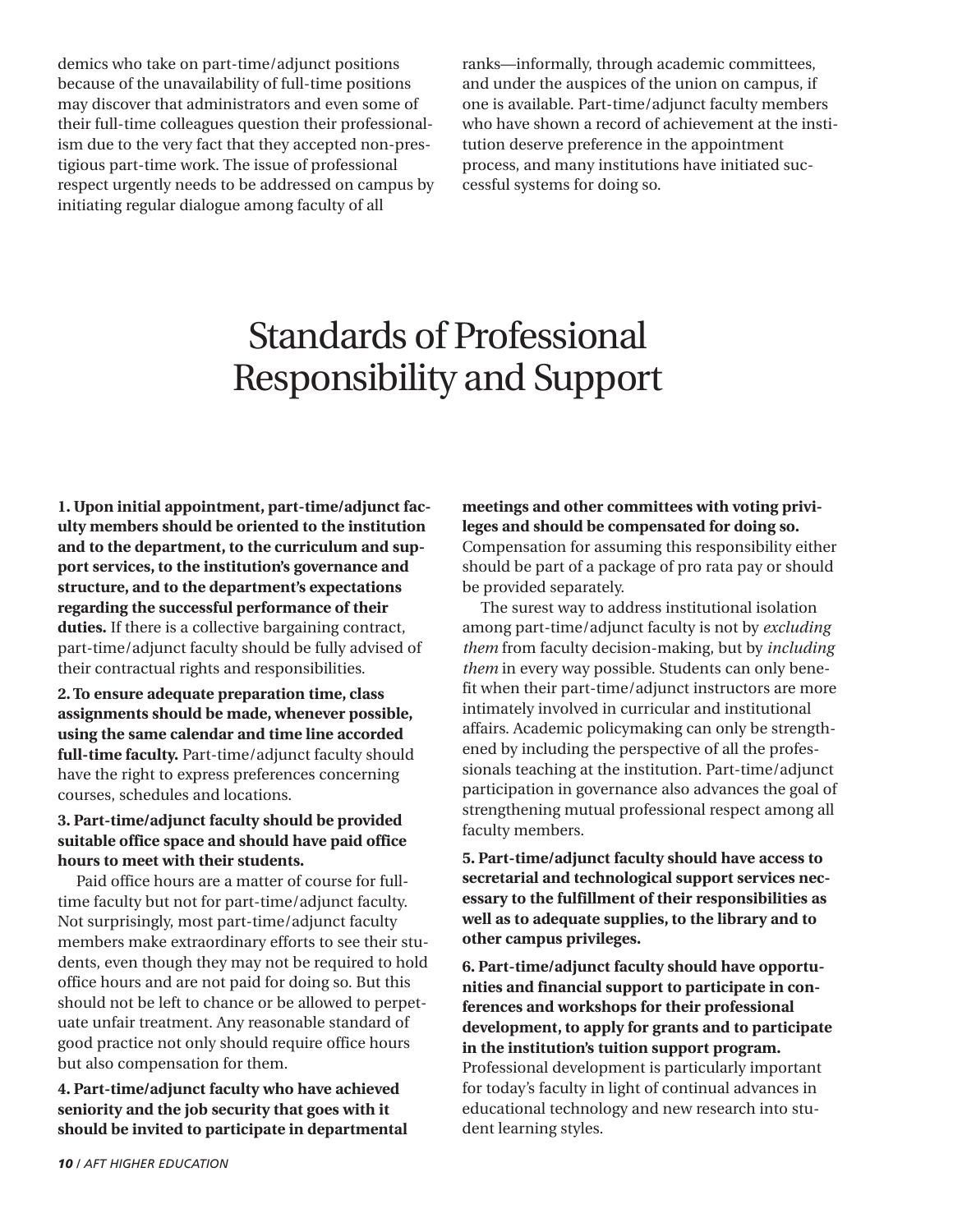## *SECTION TWO* Ensuring Full Rights for Part-time/Adjunct Faculty Within Their Unions

With the understanding that only<br>through collective action can prog<br>the made, it is not surprising that prime/adjunct faculty members are<br>the country have sought or are seeking to form a through collective action can progress be made, it is not surprising that parttime/adjunct faculty members around union in order to bargain collectively with their employers. About 75,000 part-time/adjunct faculty are now in unions. Of these, approximately 45,000 are represented by the AFT, which years ago made part-time/adjunct faculty organizing a top union priority. Although some campus unions of parttime/adjunct faculty have been formed without the participation of a national labor organization, the vast majority have been organized by, and/or are currently affiliated with a national union.

Some part-time/adjunct faculty unions represent only the part-time/adjunct faculty at their institutions. More, however, are part of the full-time faculty union at their institutions. Within the AFT, for example, there are approximately 135 local affiliates representing both full- and part-time faculty, while 17 represent the part-time/adjunct faculty only.

The vast majority of organized part-time/adjunct faculty teach at public institutions. However, as the number of part-time/adjunct faculty members has begun to mushroom at large private institutions, so has organizing interest in that sector. Interest in organizing has also been strengthened by national grassroots public awareness campaigns such as Campus Equity Week 2001.

It is easy to see why most part-time/adjunct faculty unionization has been done in conjunction with a national union and, where possible, with the fulltime faculty on campus. Part-time/adjunct faculty members are scattered by geography and by class schedules; generally, they are poorly paid and lacking in institutional clout. Affiliating with others allows part-time/adjunct faculty to draw on greater financial and political resources, both in organizing and maintaining a healthy union. In fact, many of today's unionized part-time/adjunct faculty members were recruited by the full-time faculty for inclusion in their campus union. In other cases, the full- and

part-time/adjunct faculty united as a result of state rulings about the composition of bargaining units.

Organizing in conjunction with the full-time faculty, however, is not always easy. On some campuses, there may be no full-time faculty union. On others, the full-time faculty may be wary of assuming the substantial financial responsibility of representing many hundreds or even thousands of adjuncts who can contribute relatively little to the union coffers. Occasionally, unity is thwarted because of unwarranted prejudice and mistrust between the full-time and part-time/adjunct ranks. In order for a union made up of both full-time and part-time/adjunct faculty to function effectively, it is essential that the fulltime faculty treat their part-time/adjunct colleagues as equals within their profession and within the union. Full-time and part-time faculty alike need to understand that their success in winning salary increases, for example, cannot be seen as a zero sum game in which advances for one constituency must be won at the expense of the other. There are often myths to be overcome and potential conflicts to be discussed.

The AFT believes it is essential that all workers on campus fight to expand the fiscal pie rather than divide it at each other's expense—and this battle can best be won through solidarity. Full-time faculty must recognize that part-time/adjunct faculty are exploited and that the presence of an exploited group of workers is a threat to the rights and prerogatives of all. Part-time/adjunct faculty need to recognize that implementing high employment standards and rebuilding the corps of full-time faculty are goals in their best interest too. Most of all, the full-time faculty must treat the part-time/adjunct faculty with respect. Too often, part-time/adjunct faculty have felt that full-time faculty members do not see them as professional colleagues—an attitude that is factually incorrect and detrimental to advancing common interests.

As a general rule, the AFT believes that all academic workers at an institution should be in the same union. In some cases, however, despite effort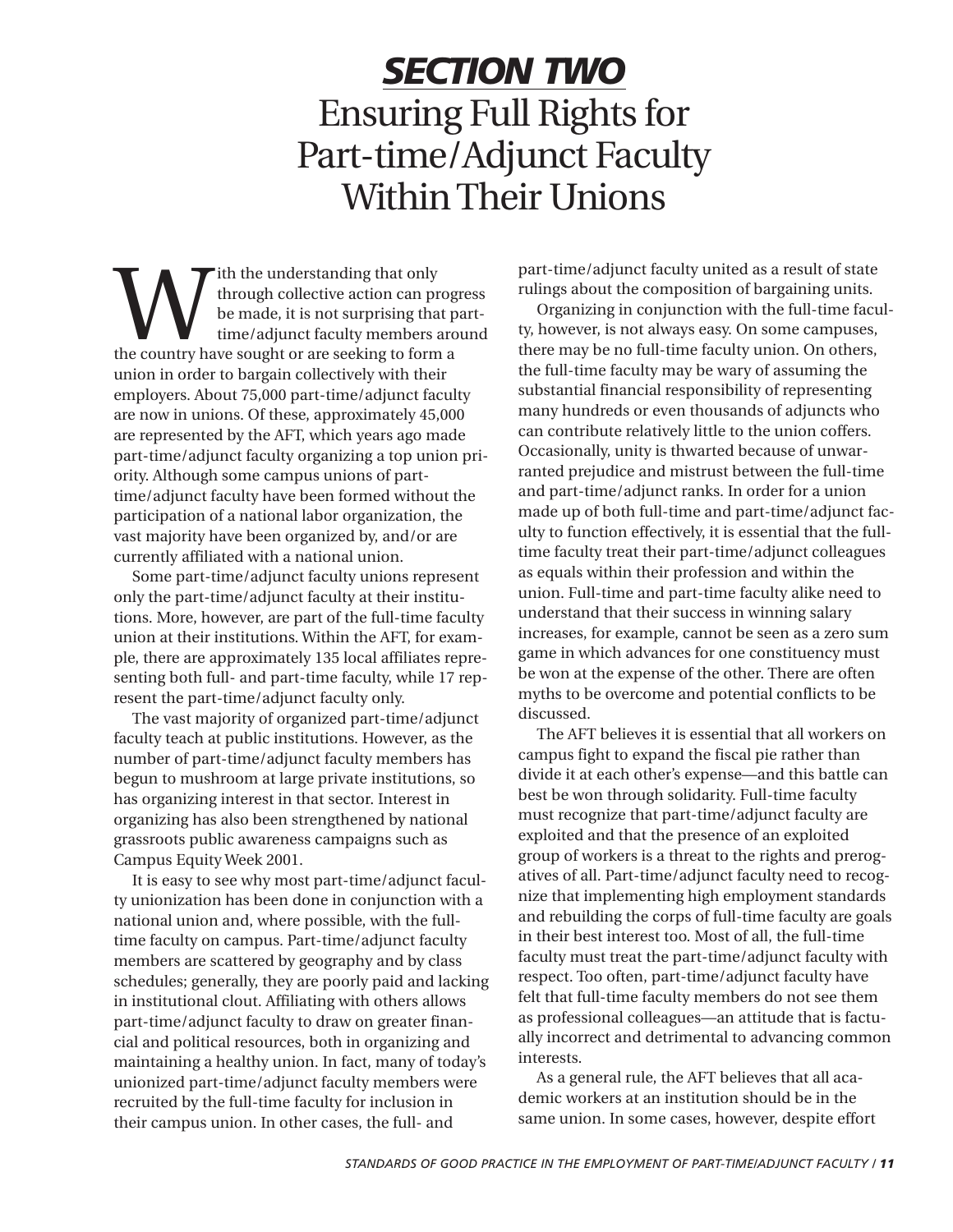by both the part-time and full-time faculty, the two constituencies have not been able to reach a joint understanding, and as a result separate unions have been formed. In that event, the different unions on campus should coordinate closely with one another.

With that in mind, we offer here a set of eight basic principles—in effect, a bill of rights—to delineate what the AFT believes part-time/adjunct faculty have a right to expect of the unions with which they affiliate or consider affiliation.

**1. National unions seeking to organize part-time adjunct faculty members should be committed to sustain a vigorous organizing campaign at the campus and to make a priority of part-time/adjunct organizing nationally.** As was noted earlier, parttime/adjunct organizing can be problematic. Getting lists of potential members, finding and contacting them, generating sufficient income to win an organizing drive and to sustain the union afterward—these are all tough challenges. Part-time/adjunct faculty members seeking to organize must understand that a large part of the effort will fall on their own shoulders, but national organizations must be ready to answer hard questions about support and service. Each institutional part-time/adjunct campaign is also part of a national movement and draws political strength from that movement. Part-time/adjunct faculty members have a right to know the degree of commitment to part-time/adjunct organizing that national unions are prepared to demonstrate.

**2. Where full-time and part-time/adjunct faculty members are in the same union on campus, the part-time/adjunct faculty must have** *full* **voting rights on all union matters, including the election of officers and the ratification of contracts.** This policy also should be reflected at the state and national levels of the union. Part-time/adjunct faculty, often treated as second-class citizens at work, never should be treated as second-class citizens in their own union.

**3. Where full-time and part-time/adjunct faculty members are in the same union on campus, parttime members should be actively encouraged to participate in all union affairs.** At the most basic level, this means conducting drives aimed at encouraging part-time/adjunct faculty members to become union members, and incorporating agency fee provisions that encourage their membership. Just as important, special efforts should be made to bring part-time/adjunct faculty into union leadership positions (including service on union committees and bargaining teams) and to encourage their participation in membership drives and other union affairs.

**4. Where full-time and part-time/adjunct faculty members are in the same union on campus, the part-time/adjunct faculty have a right to expect that their union, including the full-time faculty, will push for full implementation of the standards of good employment practice outlined in this report.** Part-time/adjunct faculty members have a right to expect that their concerns will be a central, not peripheral, part of the union's priorities in dealing with management. Where there are separate fulltime and part-time unions on campus, both parties should make a major effort to coordinate their priorities and to resolve potential conflicts of interest. If the union has a state affiliate, part-time/adjunct faculty members have a right to expect that their issues will receive priority attention in legislative advocacy, particularly in terms of seeking appropriations to achieve pay parity.

**5. Where the full-time and part-time/adjunct faculty members at an institution are** *not* **in the same union, regular communication and information exchange should be established between representatives of the full-time and part-time/adjunct faculty.** It is far preferable for faculty to work out potential differences over issues of employment, compensation and professional rights/responsibilities among themselves, rather than permitting management to play off one side against the other.

**6. Given the rewards that come from developing an effective union, membership dues for parttime/adjunct faculty should be set at a high enough level for the local union to be strong, while at the same time taking into account the limited compensation part-time/adjunct faculty receive.** This is true both for unions representing only part-time/adjunct faculty and for unions that combine full-time and part-time/ adjunct faculty.

**7. All faculty unions on campus should take responsibility for initiating programs aimed at increasing understanding between full-time and parttime/adjunct faculty members.** Unions should provide a forum for working through myths and stereotypes and developing mutual respect and trust. State and national unions should also take steps to achieve this goal.

**8. National, state and local higher education unions should provide information to, and advocate on behalf of, part-time/adjunct faculty applying for unemployment insurance during periods when they are not teaching.**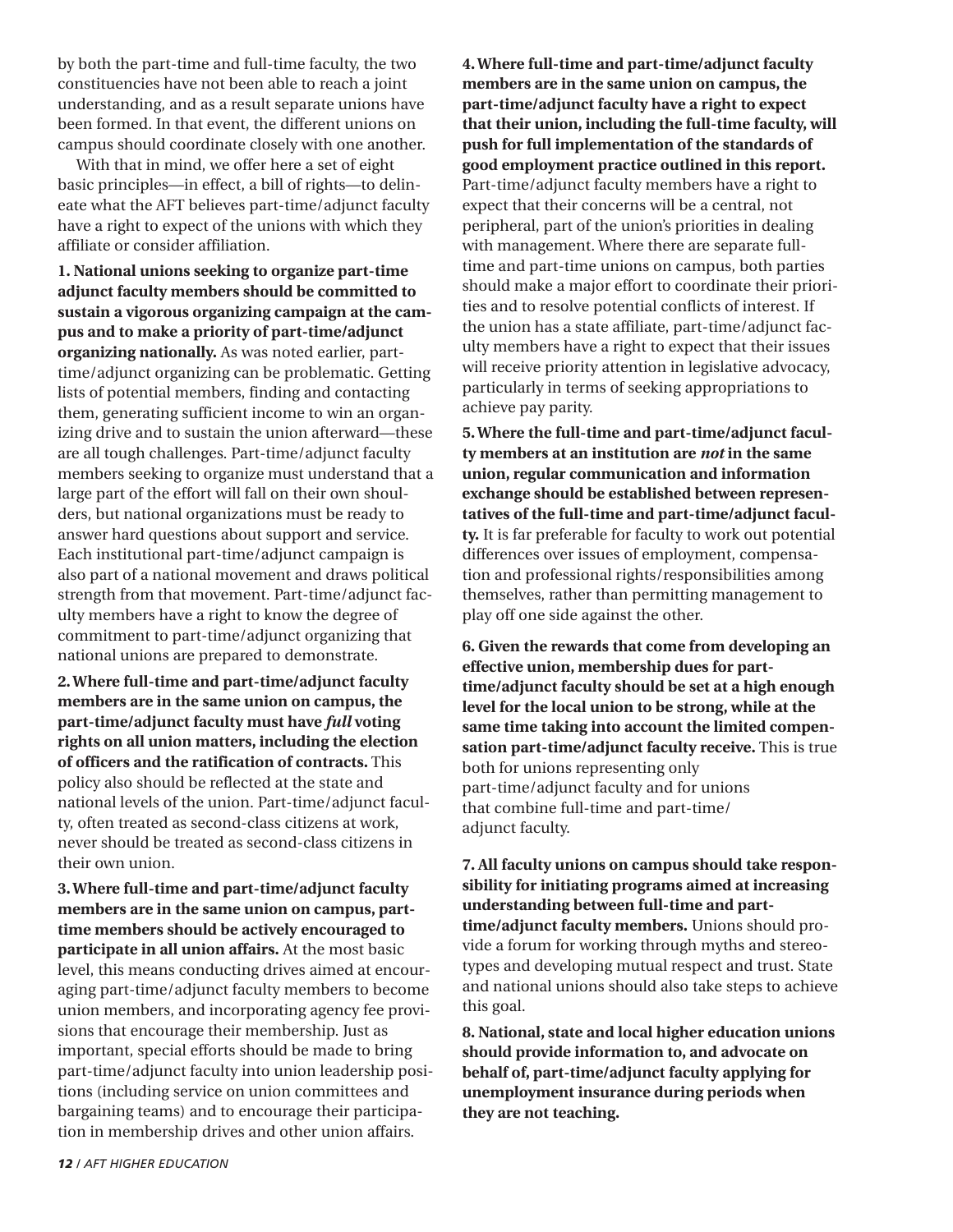## **Conclusion**

There is an urgent need to professionalize the manner in which part-time/adjunct faculty are employed, compensated, supported and treated in higher education—both by their employers and their unions. The standards of good manner in which part-time/adjunct faculty are employed, compensated, supported and treated in higher education—both by their practice laid out in this report will be the cornerstone of AFT's continuing efforts to promote equity and high standards for part-time/adjunct faculty.

But improving the treatment of part-time/adjunct faculty addresses only part of the academic personnel crisis in higher education. In addition to the explosion in part-time/adjunct faculty hiring, colleges and universities around the country are greatly expanding the number of full-time temporary, nontenure-track faculty jobs, as well as increasing the teaching performed by graduate employees. Many of the destructive patterns of exploitation and unprofessional treatment that characterize the treatment of part-time/adjunct faculty are being mirrored in these other personnel trends.

The AFT is committed to working on every front to

restore high-quality, professional personnel practices in higher education. Before long, we will prepare publications on the need for solid standards of good practice in the employment of temporary nontenuretrack faculty as well as graduate employees.

In addition, high on the union's agenda will be a renewed effort to restore the ranks of full-time tenured faculty positions. The AFT and its local affiliates have worked in state legislatures and at the bargaining table to increase the number of and funding for full-time tenure lines and to establish reasonable ratios between part-time and full-time faculty. Some of these efforts have succeeded (see AFT's *Marching Toward Equity*), but much remains to be done. In response, the AFT is planning to propose model state legislation that would establish a formula to determine when an academic department needs to create new full-time tenured faculty positions. Our union is committed to restoring a healthy balance in the faculty corps that sustains our nation's higher education.

*& EQUITY*

Tea<sub>CHERS</sub><br>Inchings, working<br>Chings, eng **STUDENTS** CONERS<br>ENTS/TONGE<br>OND TLEAS ' LENS<sup>RIK</sup>I PST. EVIDEO

FOR

For more information about the American Federation of Teachers' work on part-time/adjunct faculty issues, visit the AFT Higher Education Web site at www.aft.org/higher\_ed. BLUEPRINT FOR QUALITY *FAIRNESS* EQUAL PAY EQUAL WORK